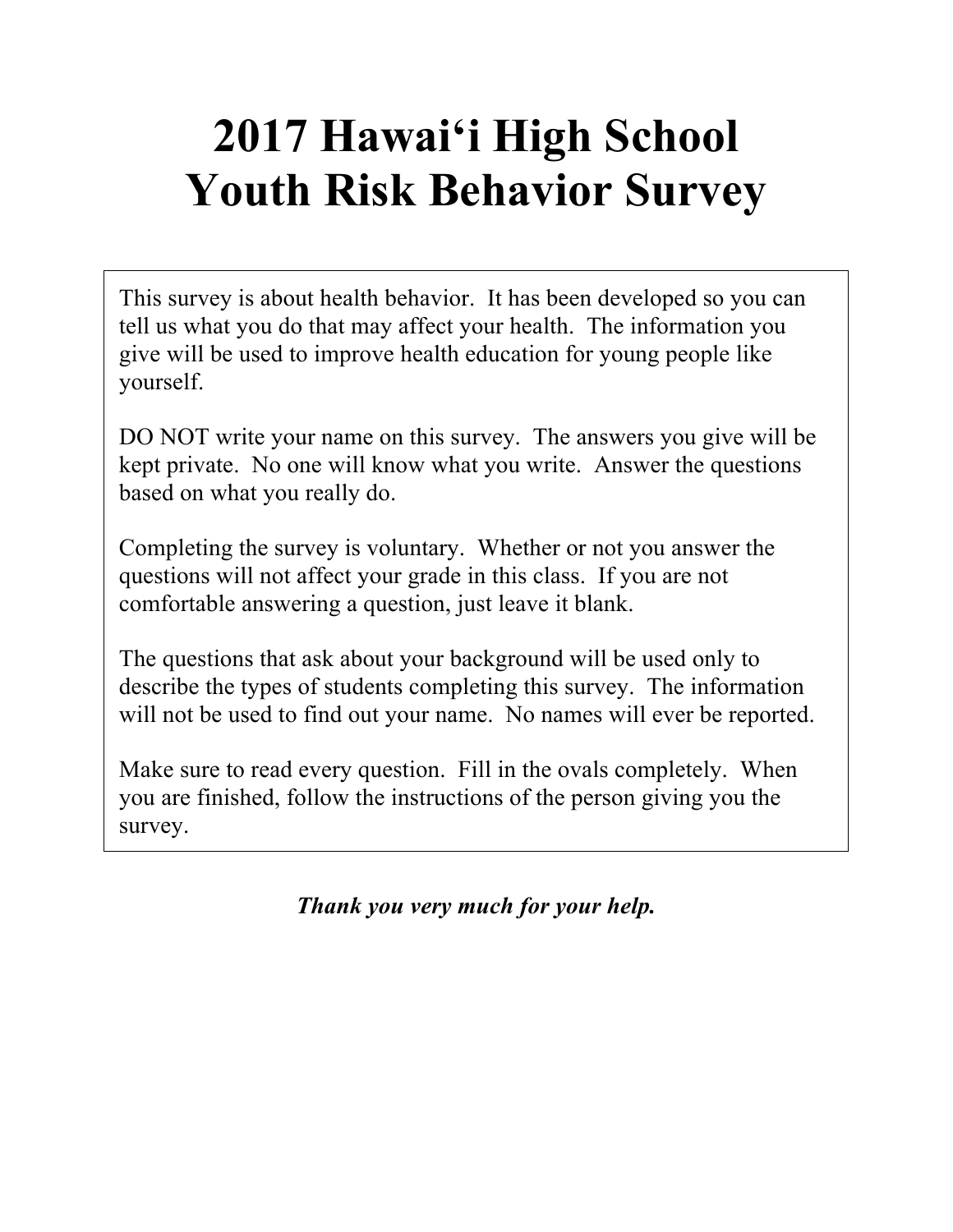#### **Directions**

- **Use a #2 pencil only.**
- **Make dark marks.**
- Fill in a response like this:  $A B \bullet D$ .
- **If you change your answer, erase your old answer completely.**
- 1. How old are you?
	- A. 12 years old or younger
	- B. 13 years old
	- C. 14 years old
	- D. 15 years old
	- E. 16 years old
	- F. 17 years old
	- G. 18 years old or older
- 2. What is your sex?
	- A. Female
	- B. Male
- 3. In what grade are you?
	- A. 9th grade
	- B. 10th grade
	- C. 11th grade
	- D. 12th grade
	- E. Ungraded or other grade
- 4. Are you Hispanic or Latino?
	- A. Yes
	- B. No
- 5. What is your race? **(Select one or more responses.)**
	- A. American Indian or Alaska Native
	- B. Black or African American
	- C. Filipino
	- D. Japanese
	- E. Native Hawaiian/Part Hawaiian
	- F. Other Asian
	- G. Other Pacific Islander
	- H. White

6. How tall are you without your shoes on? Directions: Write your height in the shaded blank boxes. Fill in the matching oval below each number.

#### Example

| Height             |                        |  |
|--------------------|------------------------|--|
| Feet               | <b>Inches</b>          |  |
| 5                  | 7                      |  |
| $\circledS$        | $^{\circledR}$         |  |
| $\circledA$        | $\circled{0}$          |  |
| 8                  | $^{\circledR}$         |  |
| $6$                | $\overline{\circledS}$ |  |
| $\overline{\circ}$ | $^{\circledR}$         |  |
|                    | $\circledS$            |  |
|                    | $^{\circ}$             |  |
|                    | ۸                      |  |
|                    | $^{\circledR}$         |  |
|                    | $^{\circledR}$         |  |
|                    | $^{\circledR}$         |  |
|                    | T                      |  |

7. How much do you weigh without your shoes on?

Directions: Write your weight in the shaded blank boxes. Fill in the matching oval below each number.

#### Example

| Weight                  |                                      |                         |
|-------------------------|--------------------------------------|-------------------------|
| <b>Pounds</b>           |                                      |                         |
| $\boldsymbol{l}$        | 5                                    | $\overline{2}$          |
| $^\copyright$           | $\circledcirc$                       | $\circledcirc$          |
| ٦                       | $\overline{\mathbb{O}}$              | Ī                       |
| $\circled{2}$           | $\overline{c}$                       |                         |
| $\overline{\mathbb{3}}$ | $\overline{\bigcirc}$                | 3                       |
|                         | $\overline{\textcircled{\small{4}}}$ | C                       |
|                         | E                                    | $\overline{\mathbb{G}}$ |
|                         | $\circledS$                          | $\overline{6}$          |
|                         | $\overline{O}$                       | T                       |
|                         | $\overline{\circledast}$             | 8                       |
|                         | g                                    |                         |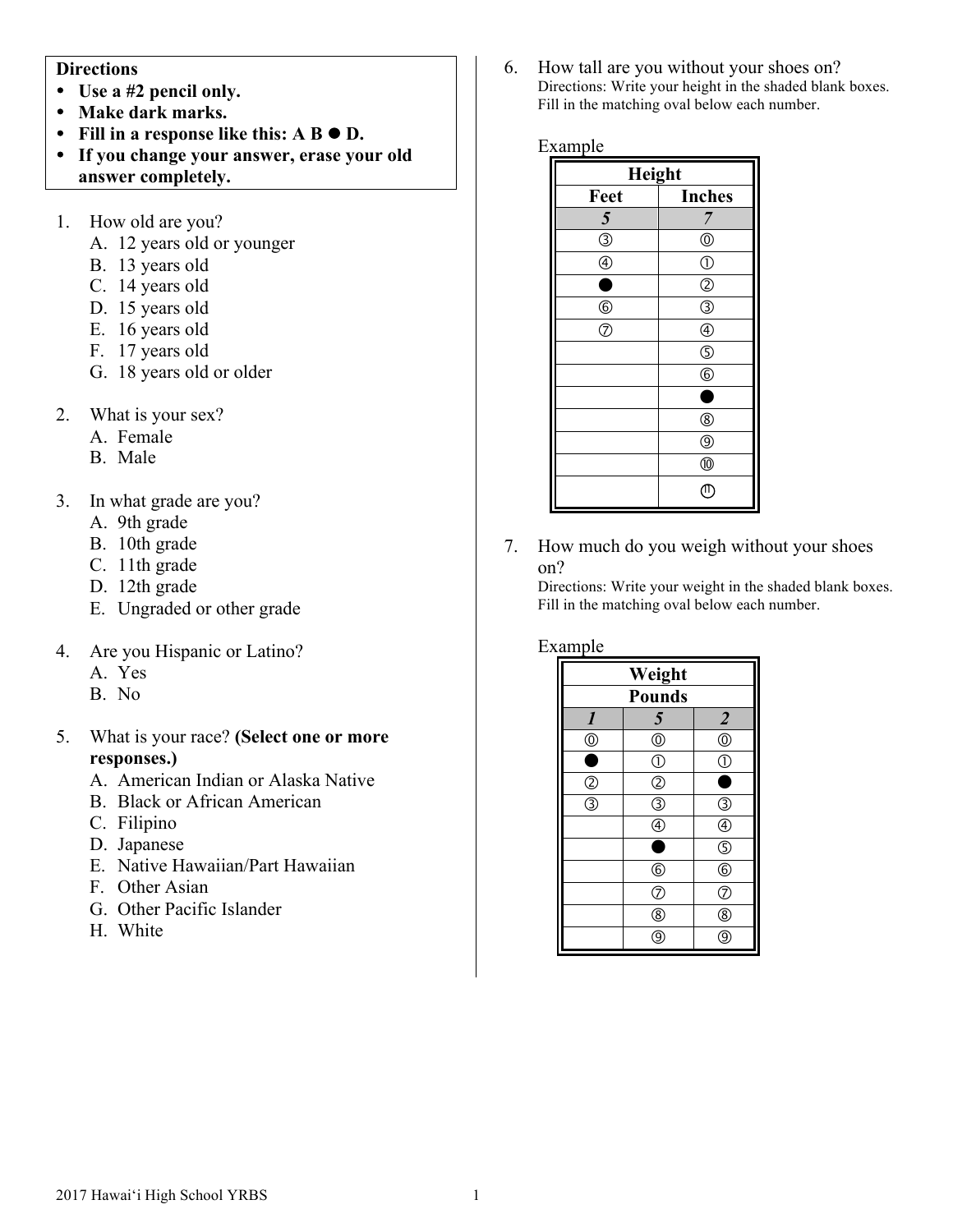- 8. Which one of these groups **best** describes you? (Select only **one** response.)
	- A. Hispanic or Latino
	- B. Native Hawaiian
	- C. Filipino
	- D. Japanese
	- E. White
	- F. Other Pacific Islander
	- G. Some other race or ethnicity
	- H. I do not describe myself as only one race or ethnicity
- 9. Are either of your parents or other adults in your family serving on active duty in the military?
	- A. Yes
	- B. No

## **The next question asks about personal safety.**

- 10. During the past 30 days, on how many days did you **text or e-mail** while **driving** a car or other vehicle?
	- A. I did not drive a car or other vehicle during the past 30 days
	- B. 0 days
	- C. 1 or 2 days
	- D. 3 to 5 days
	- E. 6 to 9 days
	- F. 10 to 19 days
	- G. 20 to 29 days
	- H. All 30 days

#### **The next 7 questions ask about violence-related behaviors.**

- 11. During the past 30 days, on how many days did you carry **a weapon** such as a gun, knife, or club?
	- A. 0 days
	- B. 1 day
	- C. 2 or 3 days
	- D. 4 or 5 days
	- E. 6 or more days
- 12. During the past 30 days, on how many days did you **not** go to school because you felt you would be unsafe at school or on your way to or from school?
	- A. 0 days
	- B. 1 day
	- C. 2 or 3 days D. 4 or 5 days
	- E. 6 or more days
- 13. During the past 12 months, how many times were you in a **physical fight**?
	- A. 0 times
	- B. 1 time
	- C. 2 or 3 times
	- D. 4 or 5 times
	- E. 6 or 7 times
	- F. 8 or 9 times
	- G. 10 or 11 times
	- H. 12 or more times
- 14. Have you ever been physically forced to have sexual intercourse when you did not want to? A. Yes
	- B. No
- 15. During the past 12 months, how many times did **anyone** force you to do sexual things that you did not want to do? (Count such things as kissing, touching, or being physically forced to have sexual intercourse.)
	- A. 0 times
	- B. 1 time
	- C. 2 or 3 times
	- D. 4 or 5 times
	- E. 6 or more times
- 16. During the past 12 months, how many times did **someone you were dating or going out with** purposely try to control you or emotionally hurt you? (Count such things as being told who you could and could not spend time with, being humiliated in front of others, or being threatened if you did not do what they wanted.)
	- A. I did not date or go out with anyone during the past 12 months
	- B. 0 times
	- C. 1 time
	- D. 2 or 3 times
	- E. 4 or 5 times
	- F. 6 or more times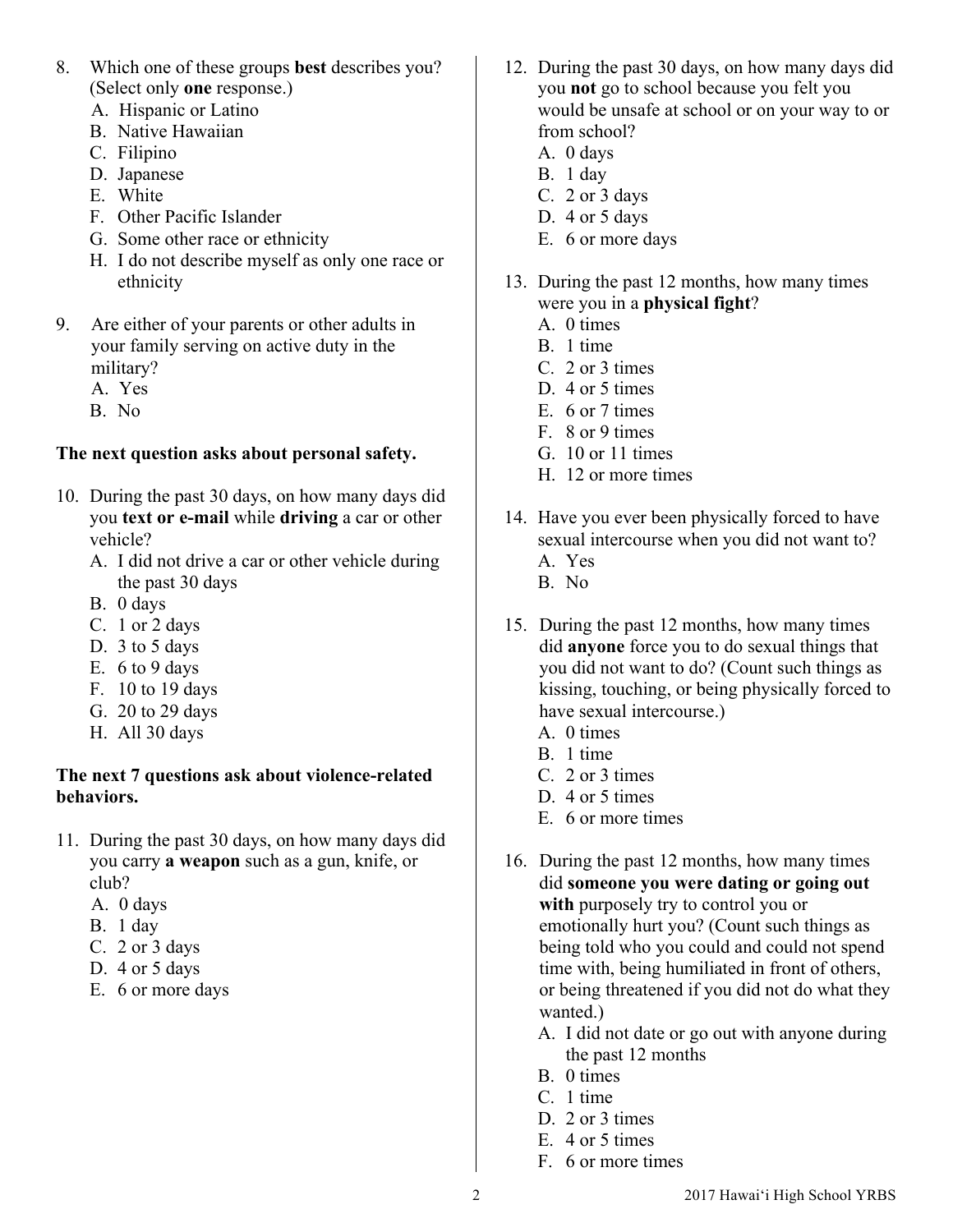- 17. During the past 12 months, how many times did **someone you were dating or going out with** physically hurt you on purpose? (Count such things as being hit, slammed into something, or injured with an object or weapon.)
	- A. I did not date or go out with anyone during the past 12 months
	- B. 0 times
	- C. 1 time
	- D. 2 or 3 times
	- E. 4 or 5 times
	- F. 6 or more times

**The next 3 questions ask about bullying. Bullying is when 1 or more students tease, threaten, spread rumors about, hit, shove, or hurt another student over and over again. It is not bullying when 2 students of about the same strength or power argue or fight or tease each other in a friendly way.**

- 18. During the past 12 months, have you ever been bullied **on school property**?
	- A. Yes
	- B. No
- 19. During the past 12 months, have you ever been **electronically** bullied? (Count being bullied through texting, Instagram, Facebook, or other social media.)
	- A. Yes
	- B. No
- 20. Do you agree or disagree that harassment and bullying by other students is a problem at your school?
	- A. Strongly agree
	- B. Agree
	- C. Not sure
	- D. Disagree
	- E. Strongly disagree

# **The next question asks about hurting yourself on purpose.**

- 21. During the past 12 months, how many times did you do something to purposely hurt yourself without wanting to die, such as cutting or burning yourself on purpose?
	- A. 0 times
	- B. 1 time
	- C. 2 or 3 times
	- D. 4 or 5 times
	- E. 6 or more times

**The next 5 questions ask about sad feelings and attempted suicide. Sometimes people feel so depressed about the future that they may consider attempting suicide, that is, taking some action to end their own life.**

- 22. During the past 12 months, did you ever feel so sad or hopeless almost every day for **two weeks or more in a row** that you stopped doing some usual activities? A. Yes
	- B. No
- 23. During the past 12 months, did you ever **seriously** consider attempting suicide? A. Yes
	- B. No
- 24. During the past 12 months, did you make a plan about how you would attempt suicide? A. Yes B. No
- 25. During the past 12 months, how many times did you actually attempt suicide?
	- A. 0 times
	- B. 1 time
	- C. 2 or 3 times
	- D. 4 or 5 times
	- E. 6 or more times
- 26. **If you attempted suicide** during the past 12 months, did any attempt result in an injury, poisoning, or overdose that had to be treated by a doctor or nurse?
	- A. **I did not attempt suicide** during the past 12 months
	- B. Yes
	- C. No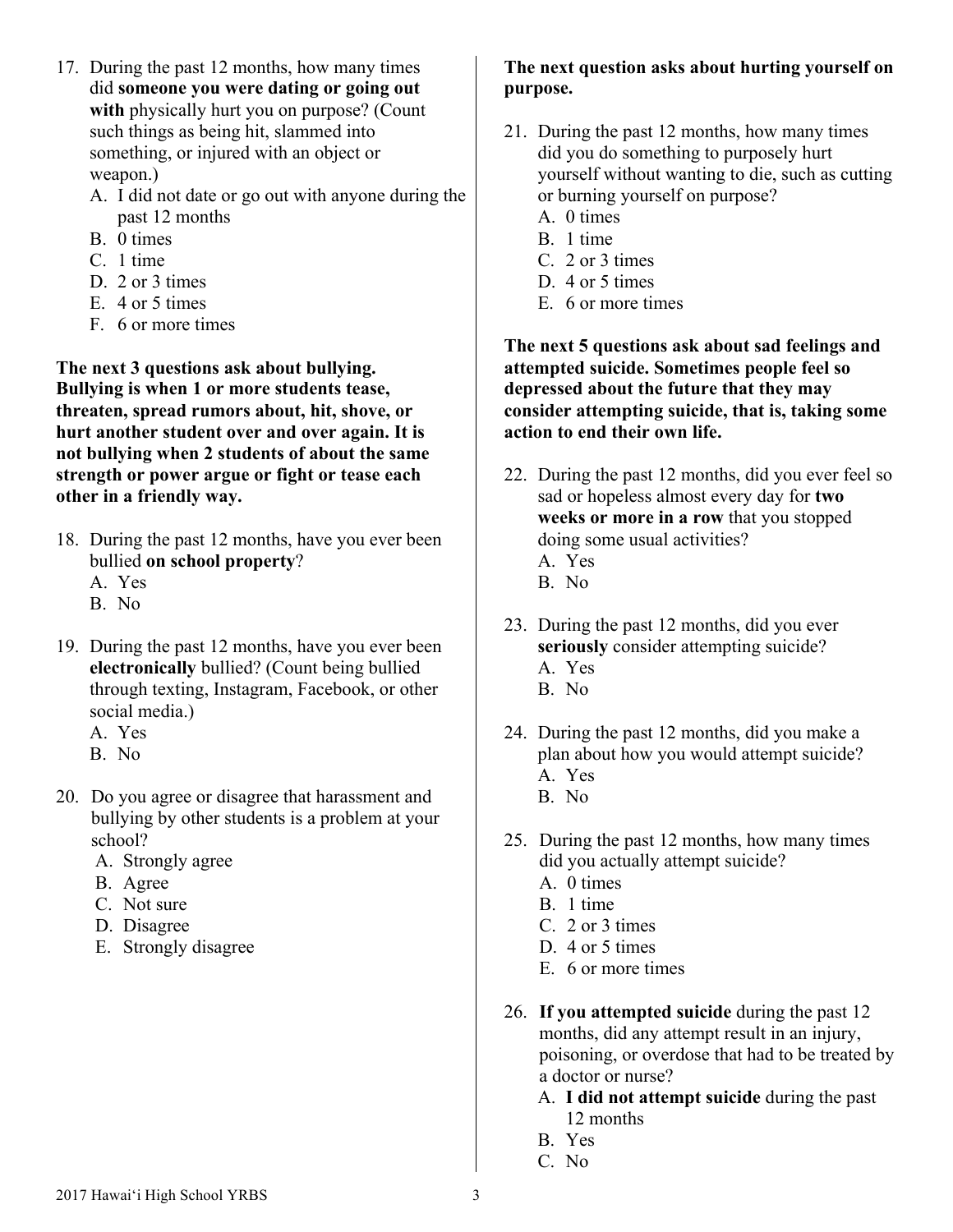## **The next 2 questions ask about cigarette smoking.**

- 27. How old were you when you first tried cigarette smoking, even one or two puffs?
	- A. I have never tried cigarette smoking, not even one or two puffs
	- B. 8 years old or younger
	- C. 9 or 10 years old
	- D. 11 or 12 years old
	- E. 13 or 14 years old
	- F. 15 or 16 years old
	- G. 17 years old or older
- 28. During the past 30 days, on how many days did you smoke cigarettes?
	- A. 0 days
	- B. 1 or 2 days
	- C. 3 to 5 days
	- D. 6 to 9 days
	- E. 10 to 19 days
	- F. 20 to 29 days
	- G. All 30 days

**The next 2 questions ask about electronic vapor products, such as blu, NJOY, Vuse, MarkTen, Logic, Vapin Plus, eGo, and Halo. Electronic vapor products include e-cigarettes, e-cigars, epipes, vape pipes, vaping pens, e-hookahs, and hookah pens.**

- 29. How old were you when you first tried using an electronic vapor product?
	- A. I have never tried using an electronic vapor product
	- B. 8 years old or younger
	- C. 9 or 10 years old
	- D. 11 or 12 years old
	- E. 13 or 14 years old
	- F. 15 or 16 years old
	- G. 17 years old or older
- 30. During the past 30 days, on how many days did you use an electronic vapor product?
	- A. 0 days
	- B. 1 or 2 days
	- C. 3 to 5 days
	- D. 6 to 9 days
	- E. 10 to 19 days
	- F. 20 to 29 days
	- G. All 30 days

**The next 3 questions ask about drinking alcohol. This includes drinking beer, wine, wine coolers, and liquor such as rum, gin, vodka, or whiskey. For these questions, drinking alcohol does not include drinking a few sips of wine for religious purposes.**

- 31. How old were you when you had your first drink of alcohol other than a few sips?
	- A. I have never had a drink of alcohol other than a few sips
	- B. 8 years old or younger
	- C. 9 or 10 years old
	- D. 11 or 12 years old
	- E. 13 or 14 years old
	- F. 15 or 16 years old
	- G. 17 years old or older
- 32. During the past 30 days, on how many days did you have at least one drink of alcohol?
	- A. 0 days
	- B. 1 or 2 days
	- C. 3 to 5 days
	- D. 6 to 9 days
	- E. 10 to 19 days
	- F. 20 to 29 days
	- G. All 30 days
- 33. During the past 30 days, how did you **usually** get the alcohol you drank?
	- A. I did not drink alcohol during the past 30 days
	- B. I bought it in a store such as a liquor store, convenience store, supermarket, discount store, or gas station
	- C. I bought it at a restaurant, bar, or club
	- D. I bought it at a public event such as a concert or sporting event
	- E. I gave someone else money to buy it for me
	- F. I got alcohol at parties
	- G. I took alcohol from my home
	- H. I got it some other way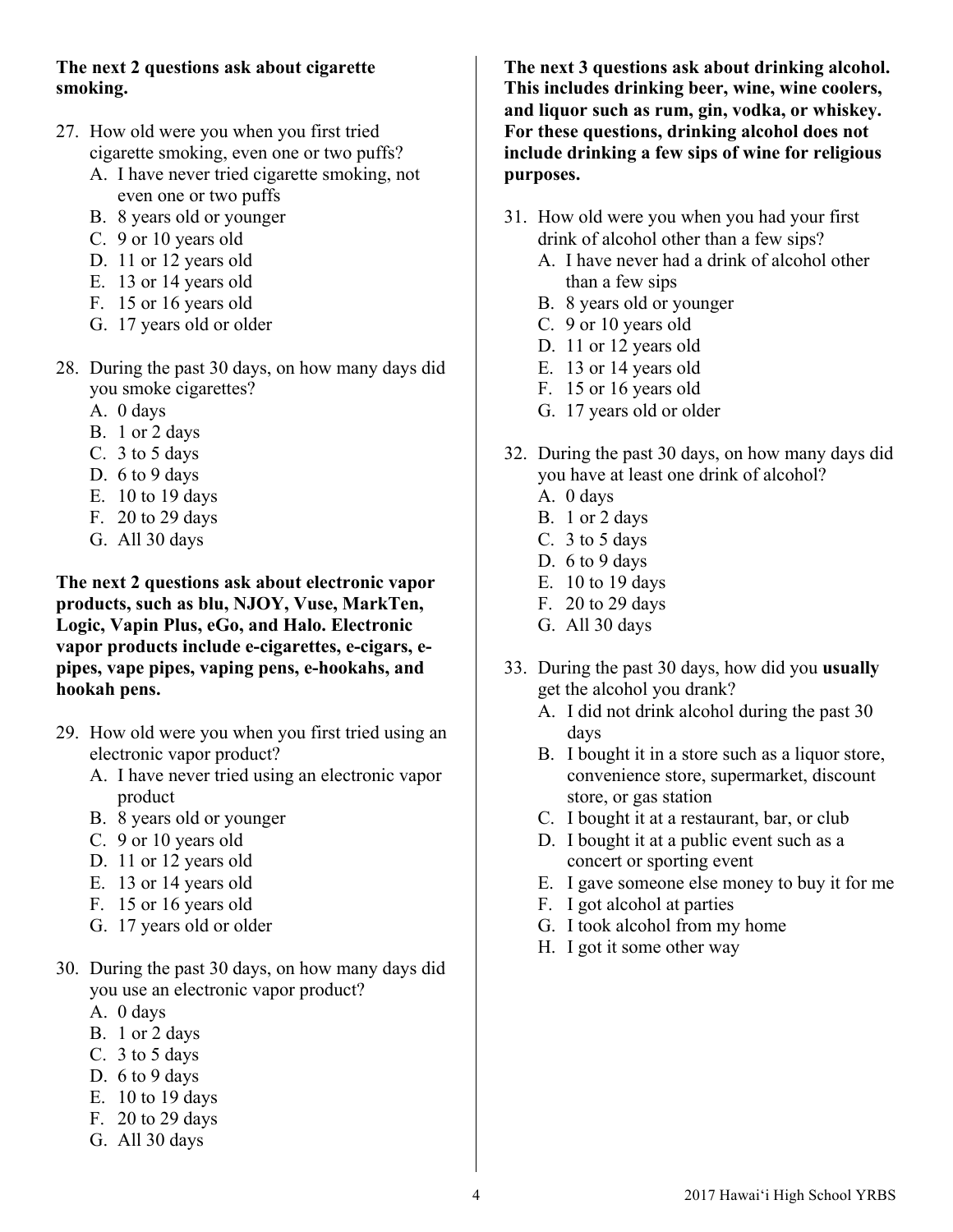**The next question asks about how many drinks of alcohol you have had in a row, that is, within a couple of hours. The number of drinks you need to think about is different for female students and male students.**

- 34. During the past 30 days, on how many days did you have **4** or more drinks of alcohol in a row (if you are **female**) or **5** or more drinks of alcohol in a row (if you are **male**)?
	- A. 0 days
	- B. 1 day
	- C. 2 days
	- D. 3 to 5 days
	- E. 6 to 9 days
	- F. 10 to 19 days
	- G. 20 or more days

#### **The next 3 questions ask about marijuana use. Marijuana also is called grass, pot, weed, or pakalōlō.**

- 35. How old were you when you tried marijuana for the first time?
	- A. I have never tried marijuana
	- B. 8 years old or younger
	- C. 9 or 10 years old
	- D. 11 or 12 years old
	- E. 13 or 14 years old
	- F. 15 or 16 years old
	- G. 17 years old or older
- 36. During the past 30 days, how many times did you use marijuana?
	- A. 0 times
	- B. 1 or 2 times
	- C. 3 to 9 times
	- D. 10 to 19 times
	- E. 20 to 39 times
	- F. 40 or more times
- 37. During the past 30 days, how did you **usually**  use marijuana?
	- A. I did not use marijuana during the past 30 days
	- B. I smoked it in a joint, bong, pipe, or blunt
	- C. I ate it in food such as brownies, cakes, cookies, or candy
	- D. I drank it in tea, cola, alcohol, or other drinks
	- E. I vaporized it
	- F. I used it some other way

# **The next 8 questions ask about other drugs.**

- 38. During your life, how many times have you used **any** form of cocaine, including powder, crack, or freebase?
	- A. 0 times
	- B. 1 or 2 times
	- C. 3 to 9 times
	- D. 10 to 19 times
	- E. 20 to 39 times
	- F. 40 or more times
- 39. During your life, how many times have you used **heroin** (also called smack, junk, or China White)?
	- A. 0 times
	- B. 1 or 2 times
	- C. 3 to 9 times
	- D. 10 to 19 times
	- E. 20 to 39 times
	- F. 40 or more times
- 40. During your life, how many times have you used **methamphetamines** (also called speed, crystal, crank, or ice)?
	- A. 0 times
	- B. 1 or 2 times
	- C. 3 to 9 times
	- D. 10 to 19 times
	- E. 20 to 39 times
	- F. 40 or more times
- 41. During your life, how many times have you used **ecstasy** (also called MDMA)?
	- A. 0 times
	- B. 1 or 2 times
	- C. 3 to 9 times
	- D. 10 to 19 times
	- E. 20 to 39 times
	- F. 40 or more times
- 42. During your life, how many times have you used **hallucinogenic drugs**, such as LSD, acid, PCP, angel dust, mescaline, or mushrooms?
	- A. 0 times
	- B. 1 or 2 times
	- C. 3 to 9 times
	- D. 10 to 19 times
	- E. 20 to 39 times
	- F. 40 or more times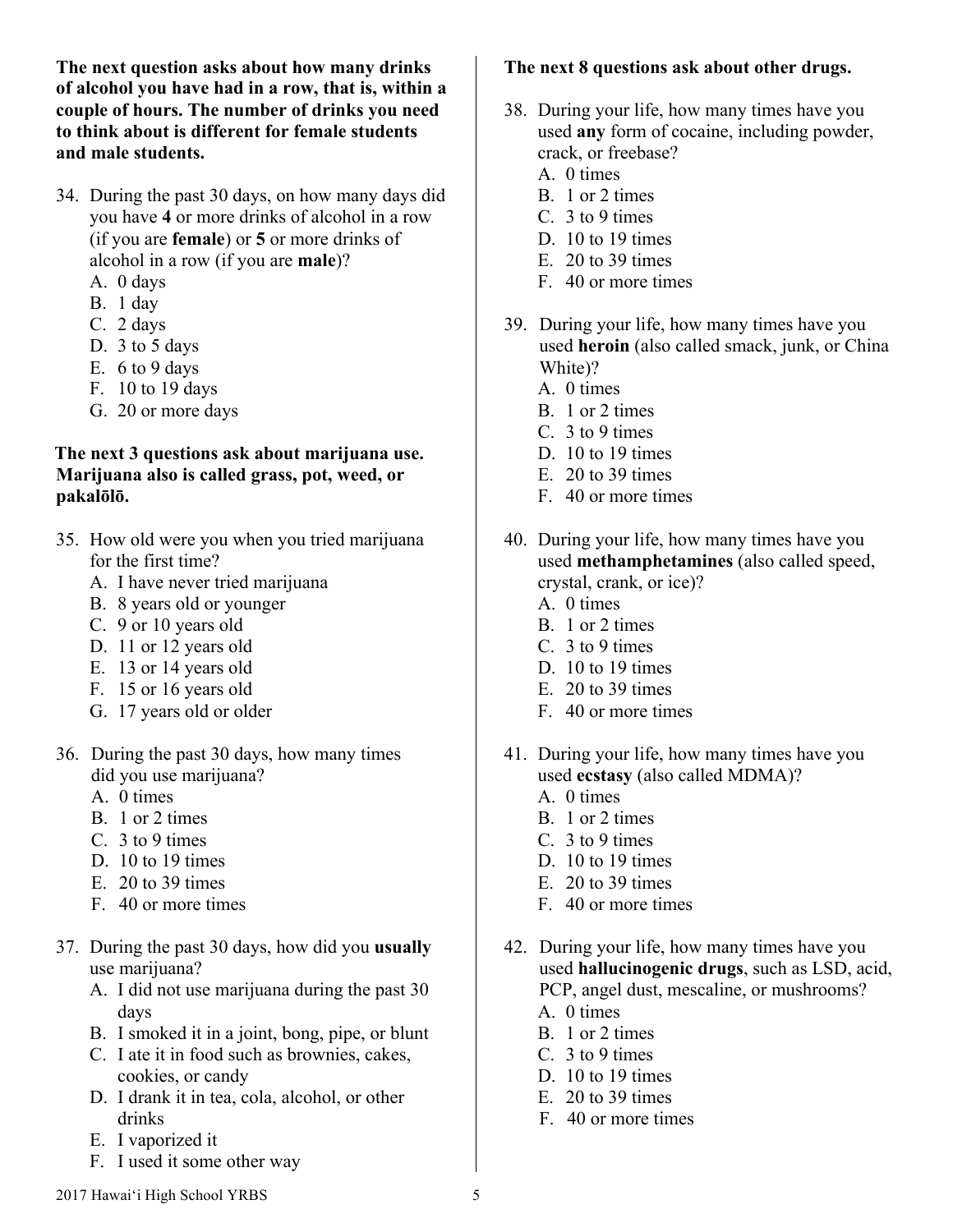- 43. During your life, how many times have you used **synthetic marijuana** (also called K2, Spice, fake weed, King Kong, Yucatan Fire, Skunk, or Moon Rocks)?
	- A. 0 times
	- B. 1 or 2 times
	- C. 3 to 9 times
	- D. 10 to 19 times
	- E. 20 to 39 times
	- F. 40 or more times
- 44. During your life, how many times have you taken **prescription pain medicine** without a doctor's prescription or differently than how a doctor told you to use it? (Count drugs such as codeine, Vicodin, OxyContin, Hydrocodone, and Percocet.)
	- A. 0 times
	- B. 1 or 2 times
	- C. 3 to 9 times
	- D. 10 to 19 times
	- E. 20 to 39 times
	- F. 40 or more times
- 45. During your life, how many times have you used a needle to inject any **illegal** drug into your body?
	- A. 0 times
	- B. 1 time
	- C. 2 or more times

#### **The next 9 questions ask about sexual behavior.**

- 46. How old were you when you had sexual intercourse for the first time?
	- A. I have never had sexual intercourse
	- B. 11 years old or younger
	- C. 12 years old
	- D. 13 years old
	- E. 14 years old
	- F. 15 years old
	- G. 16 years old
	- H. 17 years old or older
- 47. During your life, with how many people have you had sexual intercourse?
	- A. I have never had sexual intercourse
	- B. 1 person
	- C. 2 people
	- D. 3 people
	- E. 4 people
	- F. 5 people
	- G. 6 or more people
- 48. During the past 3 months, with how many people did you have sexual intercourse? A. I have never had sexual intercourse
	-
	- B. I have had sexual intercourse, but not during the past 3 months
	- C. 1 person
	- D. 2 people
	- E. 3 people
	- F. 4 people
	- G. 5 people
	- H. 6 or more people
- 49. Did you drink alcohol or use drugs before you had sexual intercourse the **last time**? A. I have never had sexual intercourse
	- B. Yes
	- C. No
- 50. The **last time** you had sexual intercourse, did you or your partner use a condom? A. I have never had sexual intercourse
	-
	- B. Yes
	- C. No
- 51. The **last time** you had sexual intercourse, what **one** method did you or your partner use to **prevent pregnancy**? (Select only **one**  response.)
	- A. I have never had sexual intercourse
	- B. No method was used to prevent pregnancy
	- C. Birth control pills
	- D. Condoms
	- E. An IUD (such as Mirena or ParaGard) or implant (such as Implanon or Nexplanon)
	- F. A shot (such as Depo-Provera), patch (such as Ortho Evra), or birth control ring (such as NuvaRing)
	- G. Withdrawal or some other method
	- H. Not sure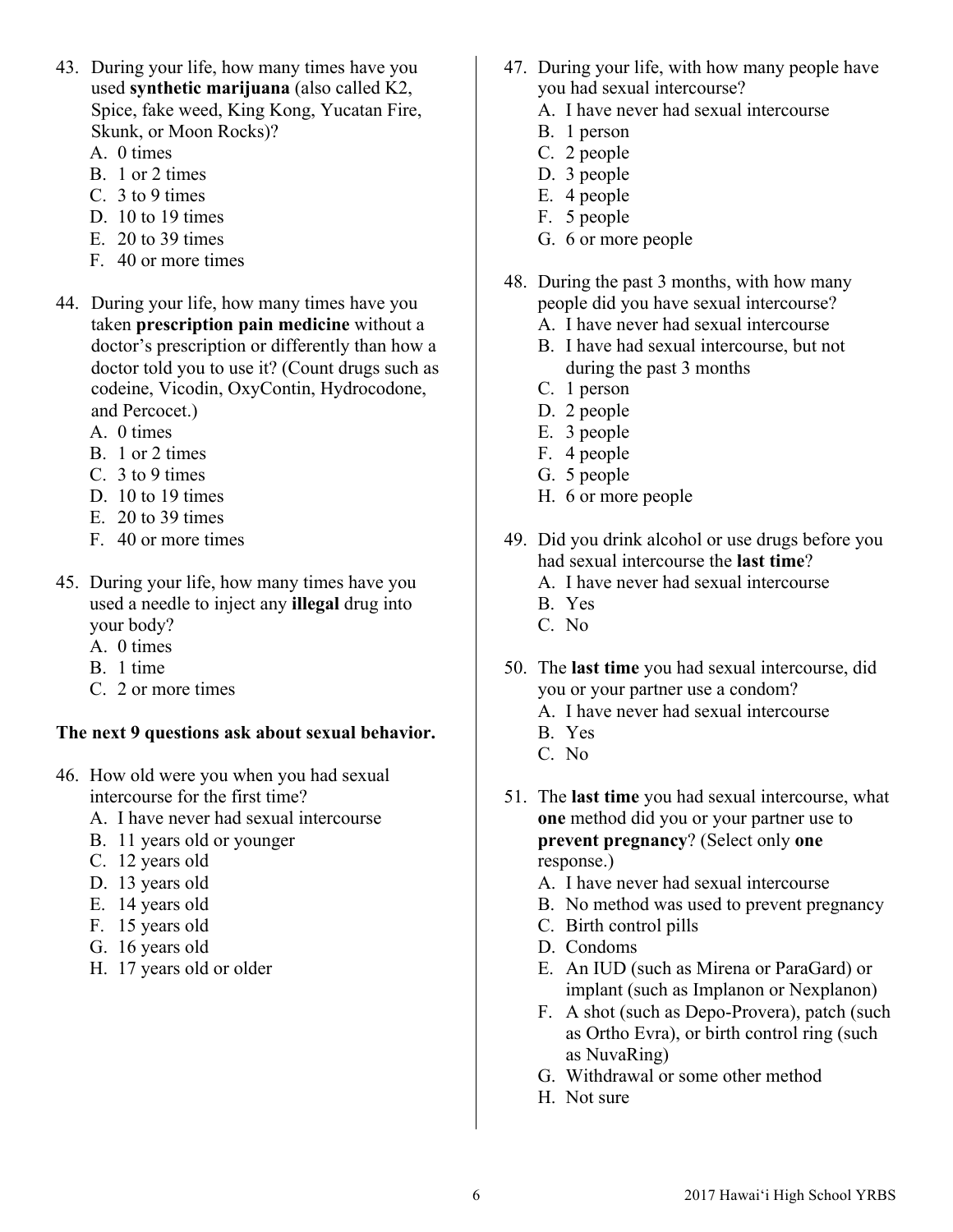- 52. During your life, with whom have you had sexual contact?
	- A. I have never had sexual contact
	- B. Females
	- C. Males
	- D. Females and males
- 53. Which of the following best describes you?
	- A. Heterosexual (straight)
	- B. Gay or lesbian
	- C. Bisexual
	- D. Not sure
- 54. Some people describe themselves as transgender when their sex at birth does not match the way they think or feel about their gender. Are you transgender?
	- A. No, I am not transgender
	- B. Yes, I am transgender
	- C. I am not sure if I am transgender
	- D. I do not know what this question is asking

## **The next 2 questions ask about body weight.**

- 55. How do **you** describe your weight?
	- A. Very underweight
	- B. Slightly underweight
	- C. About the right weight
	- D. Slightly overweight
	- E. Very overweight
- 56. During the past 30 days, did you try to lose weight or keep from gaining weight by going without eating for 24 hours or more; taking any diet pills, powders, or liquids; vomiting or taking laxatives; smoking cigarettes; or skipping meals?
	- A. Yes
	- B. No
	- C. Not sure

**The next 11 questions ask about food you ate or drank during the past 7 days. Think about all the meals and snacks you had from the time you got up until you went to bed. Be sure to include food you ate at home, at school, at restaurants, or anywhere else.**

- 57. During the past 7 days, how many times did you drink **100% fruit juices** such as orange juice, apple juice, or grape juice? (Do **not** count punch, Kool-Aid, sports drinks, or other fruitflavored drinks.)
	- A. I did not drink 100% fruit juice during the past 7 days
	- B. 1 to 3 times during the past 7 days
	- C. 4 to 6 times during the past 7 days
	- D. 1 time per day
	- E. 2 times per day
	- F. 3 times per day
	- G. 4 or more times per day
- 58. During the past 7 days, how many times did you eat **fruit**? (Do **not** count fruit juice.)
	- A. I did not eat fruit during the past 7 days
	- B. 1 to 3 times during the past 7 days
	- C. 4 to 6 times during the past 7 days
	- D. 1 time per day
	- E. 2 times per day
	- F. 3 times per day
	- G. 4 or more times per day
- 59. During the past 7 days, how many times did you eat **green salad**?
	- A. I did not eat green salad during the past 7 days
	- B. 1 to 3 times during the past 7 days
	- C. 4 to 6 times during the past 7 days
	- D. 1 time per day
	- E. 2 times per day
	- F. 3 times per day
	- G. 4 or more times per day
- 60. During the past 7 days, how many times did you eat **potatoes**? (Do **not** count french fries, fried potatoes, or potato chips.)
	- A. I did not eat potatoes during the past 7 days
	- B. 1 to 3 times during the past 7 days
	- C. 4 to 6 times during the past 7 days
	- D. 1 time per day
	- E. 2 times per day
	- F. 3 times per day
	- G. 4 or more times per day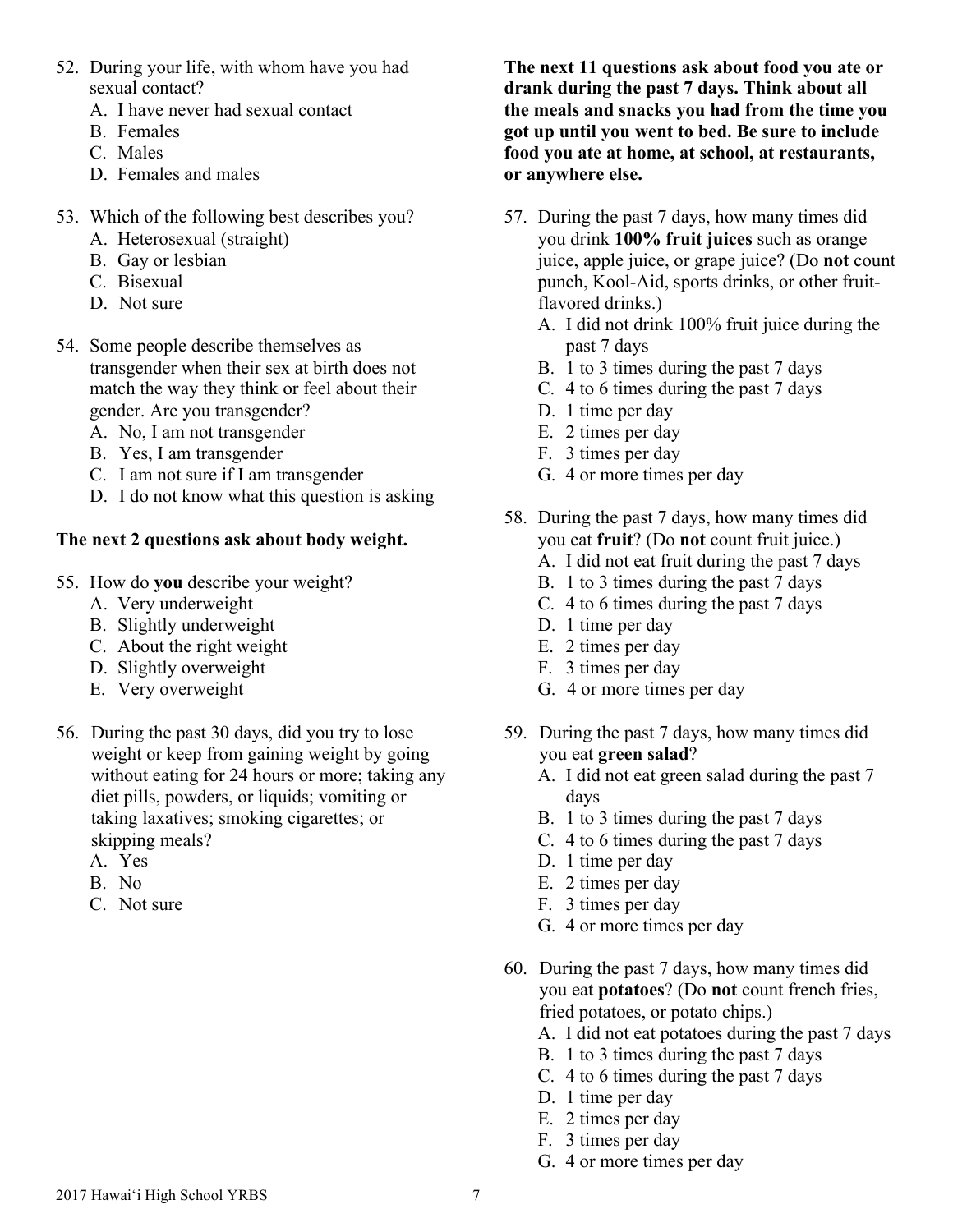- 61. During the past 7 days, how many times did you eat **carrots**?
	- A. I did not eat carrots during the past 7 days
	- B. 1 to 3 times during the past 7 days
	- C. 4 to 6 times during the past 7 days
	- D. 1 time per day
	- E. 2 times per day
	- F. 3 times per day
	- G. 4 or more times per day
- 62. During the past 7 days, how many times did you eat **other vegetables**? (Do **not** count green salad, potatoes, or carrots.)
	- A. I did not eat other vegetables during the past 7 days
	- B. 1 to 3 times during the past 7 days
	- C. 4 to 6 times during the past 7 days
	- D. 1 time per day
	- E. 2 times per day
	- F. 3 times per day
	- G. 4 or more times per day
- 63. During the past 7 days, how many times did you drink a **can, bottle, or glass of soda or pop**, such as Coke, Pepsi, or Sprite? (Do **not** count diet soda or diet pop.)
	- A. I did not drink soda or pop during the past 7 days
	- B. 1 to 3 times during the past 7 days
	- C. 4 to 6 times during the past 7 days
	- D. 1 time per day
	- E. 2 times per day
	- F. 3 times per day
	- G. 4 or more times per day
- 64. During the past 7 days, how many times did you drink a **can, bottle, pouch, or glass of a juice drink**, such as Fruit Punch, Hawaiian Sun, Aloha Maid, Sunny Delight, or Tang? (Do **not** count 100% fruit juice.)
	- A. I did not drink juice drinks during the past 7 days
	- B. 1 to 3 times during the past 7 days
	- C. 4 to 6 times during the past 7 days
	- D. 1 time per day
	- E. 2 times per day
	- F. 3 times per day
	- G. 4 or more times per day
- 65. During the past 7 days, how many **glasses of milk** did you drink? (Count the milk you drank in a glass or cup, from a carton, or with cereal. Count the half pint of milk served at school as equal to one glass.)
	- A. I did not drink milk during the past 7 days
	- B. 1 to 3 glasses during the past 7 days
	- C. 4 to 6 glasses during the past 7 days
	- D. 1 glass per day
	- E. 2 glasses per day
	- F. 3 glasses per day
	- G. 4 or more glasses per day
- 66. During the past 7 days, on how many days did you eat **breakfast**?
	- A. 0 days
	- B. 1 day
	- C. 2 days
	- D. 3 days
	- E. 4 days
	- F. 5 days
	- G. 6 days
	- H. 7 days
- 67. During the past 30 days, how often did you go hungry because there was not enough food in your home?
	- A. Never
	- B. Rarely
	- C. Sometimes
	- D. Most of the time
	- E. Always

## **The next 7 questions ask about physical activity.**

- 68. During the past 7 days, on how many days were you physically active for a total of **at least 60 minutes per day**? (Add up all the time you spent in any kind of physical activity that increased your heart rate and made you breathe hard some of the time.)
	- A. 0 days
	- B. 1 day
	- C. 2 days
	- D. 3 days
	- E. 4 days
	- F. 5 days
	- G. 6 days
	- H. 7 days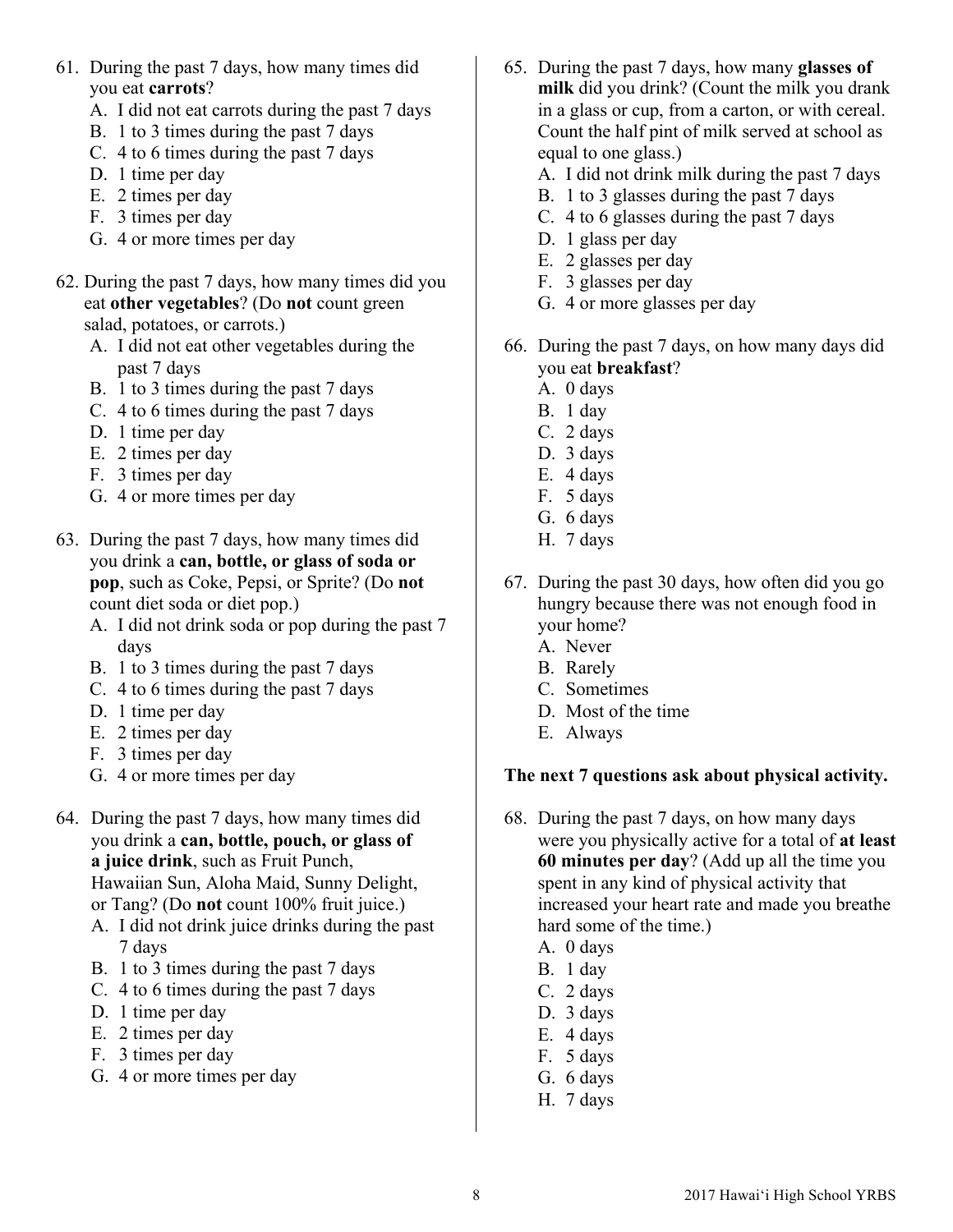- 69. During the past 7 days, on how many days did you do exercises to **strengthen or tone your muscles**, such as push-ups, sit-ups, or weight lifting?
	- A. 0 days
	- B. 1 day
	- C. 2 days
	- D. 3 days
	- E. 4 days
	- F. 5 days
	- G. 6 days
	- H. 7 days
- 70. On an average school day, how many hours do you watch TV?
	- A. I do not watch TV on an average school day
	- B. Less than 1 hour per day
	- C. 1 hour per day
	- D. 2 hours per day
	- E. 3 hours per day
	- F. 4 hours per day
	- G. 5 or more hours per day
- 71. On an average school day, how many hours do you play video or computer games or use a computer for something that is not school work? (Count time spent on things such as Xbox, PlayStation, an iPad or other tablet, a smartphone, texting, YouTube, Instagram, Facebook or other social media.)
	- A. I do not play video or computer games or use a computer for something that is not school work
	- B. Less than 1 hour per day
	- C. 1 hour per day
	- D. 2 hours per day
	- E. 3 hours per day
	- F. 4 hours per day
	- G. 5 or more hours per day
- 72. In an average week when you are in school, on how many days do you go to physical education (PE) classes?
	- A. 0 days
	- B. 1 day
	- C. 2 days
	- D. 3 days
	- E. 4 days
	- F. 5 days
- 73. In an average week when you are in school, on how many days do you walk or ride your bike **to or from school** when weather allows you to do so?
	- A. 0 days
	- B. 1 day
	- C. 2 days
	- D. 3 days
	- E. 4 days
	- F. 5 days
- 74. During the past 12 months, on how many sports teams did you play? (Count any teams run by your school or community groups.)
	- A. 0 teams
	- B. 1 team
	- C. 2 teams
	- D<sub>3</sub> or more teams

#### **The next 16 questions ask about other healthrelated topics.**

- 75. Have you ever been taught about AIDS or HIV infection in school?
	- A. Yes
	- B. No
	- C. Not sure
- 76. When you are outside for more than one hour on a sunny day, how often do you wear sunscreen with an SPF of 15 or higher?
	- A. Never
	- B. Rarely
	- C. Sometimes
	- D. Most of the time
	- E. Always
- 77. When was the last time you saw a dentist for a check-up, exam, teeth cleaning, or other dental work?
	- A. During the past 12 months
	- B. Between 12 and 24 months ago
	- C. More than 24 months ago
	- D. Never
	- E. Not sure
- 78. During the past 12 months, did you have a toothache?
	- A. Yes
	- B. No
	- C. Not sure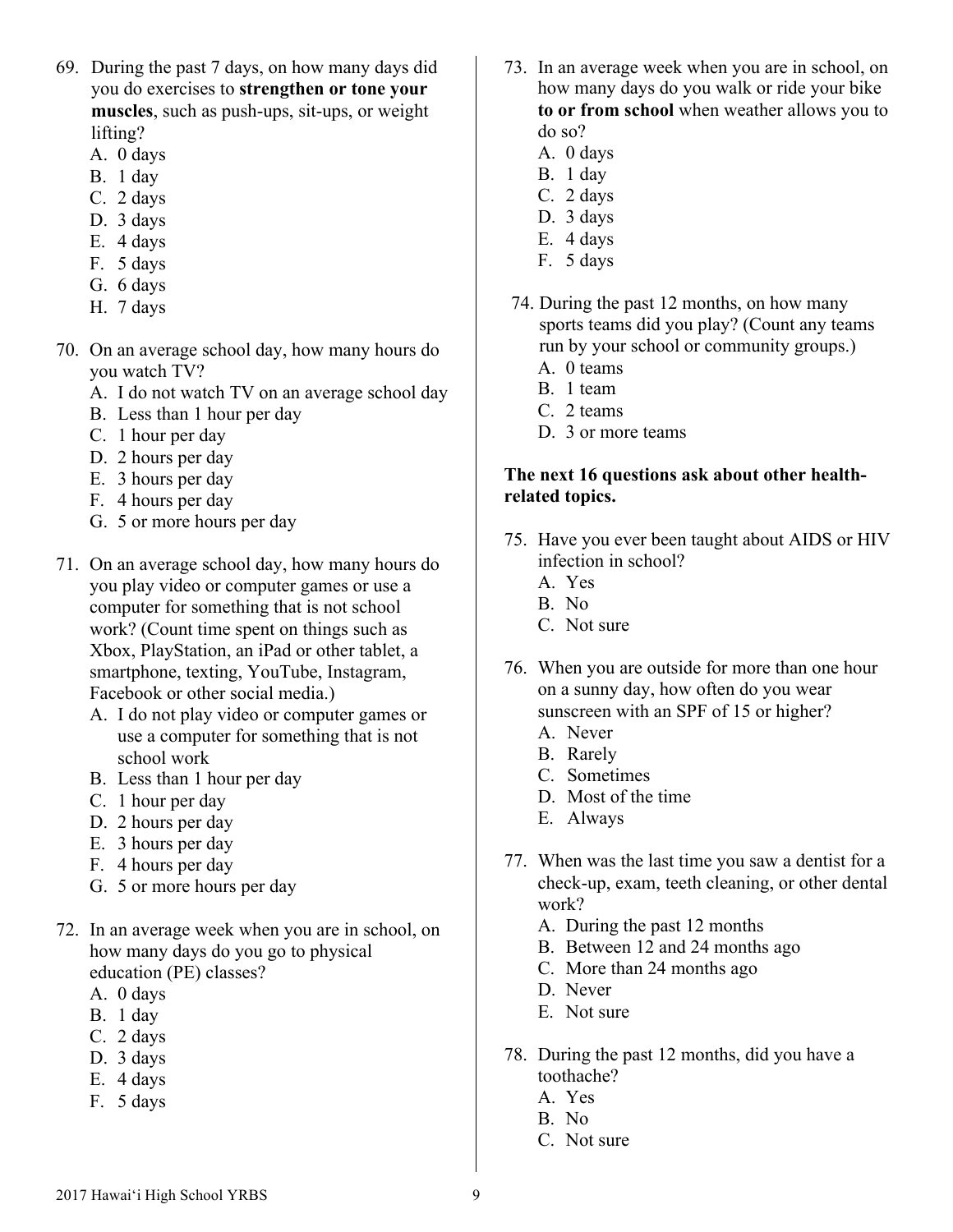- 79. When was the last time you saw a doctor or nurse for a check-up or physical exam when you were not sick or injured?
	- A. During the past 12 months
	- B. Between 12 and 24 months ago
	- C. More than 24 months ago
	- D. Never
	- E. Not sure
- 80. Has a doctor or nurse ever told you that you have asthma?
	- A. Yes
	- B. No
	- C. Not sure
- 81. Do you still have asthma?
	- A. I have never had asthma
	- B. Yes
	- C. No
	- D. Not sure
- 82. During the past 30 days, on how many days did you not go to school because you were sick?
	- A. 0 days
	- B. 1 or 2 days
	- C. 3 to 5 days
	- D. 6 to 9 days
	- E. 10 or more days
- 83. On an average school night, how many hours of sleep do you get?
	- A. 4 or less hours
	- B. 5 hours
	- C. 6 hours
	- D. 7 hours
	- E. 8 hours
	- F. 9 hours
	- G. 10 or more hours
- 84. During the past 30 days, where did you usually sleep?
	- A. In my parent's or guardian's home
	- B. In the home of a friend, family member, or other person because I had to leave my home or my parent or guardian cannot afford housing
	- C. In a shelter or emergency housing
	- D. In a motel or hotel
	- E. In a car, park, campground, or other public place
	- F. I do not have a usual place to sleep
	- G. Somewhere else
- 85. During the past 12 months, how would you describe your grades in school?
	- A. Mostly A's
	- B. Mostly B's
	- C. Mostly C's
	- D. Mostly D's
	- E. Mostly F's
	- F. None of these grades
	- G. Not sure
- 86. How likely is it that you will complete a post high school program such as a vocational training program, military service, community college, or 4-year college?
	- A. Definitely will not
	- B. Probably will not
	- C. Probably will
	- D. Definitely will
	- E. Not sure
- 87. When you feel sad, empty, hopeless, angry, or anxious, how often do you get the kind of help you need?
	- A. I do not feel sad, empty, hopeless, angry, or anxious
	- B. Never
	- C. Rarely
	- D. Sometimes
	- E. Most of the time
	- F. Always
- 88. Is there at least one teacher or other adult in your school that you can talk to if you have a problem?
	- A. Yes
	- B. No
	- C. Not sure
- 89. Outside of school, is there an adult you can talk to about things that are important to you?
	- A. Yes
	- B. No
	- C. Not sure
- 90. Have your parents or other adults in your family ever talked with you about what they expect you to do or not to do when it comes to sex?
	- A. Yes
	- B. No
	- C. Not sure